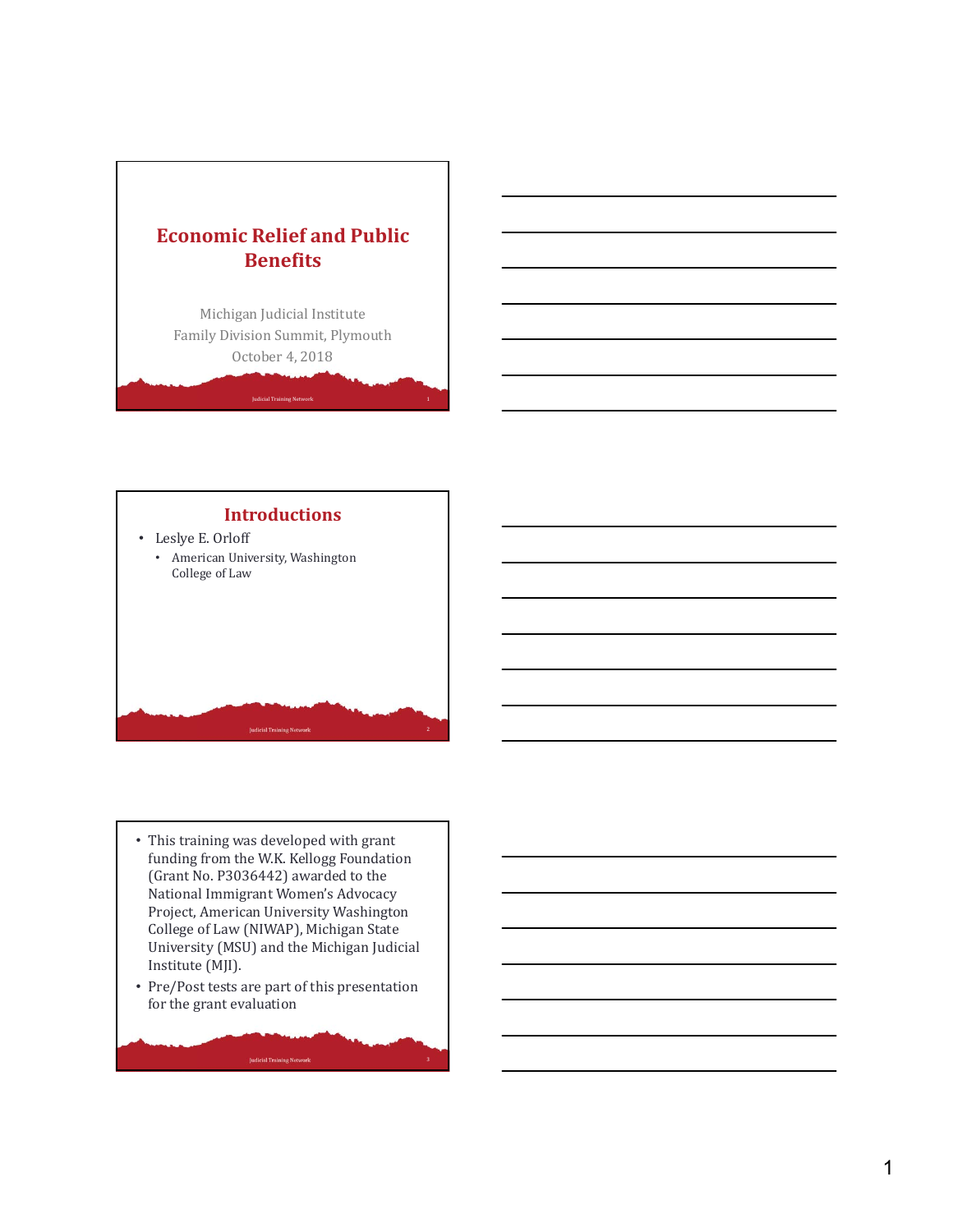# **Learning Objectives**

By the end of this training you will be better able to:

- Grant economic relief for immigrant victims, families and children appearing in family court
- Enforce affidavits of support in family law cases
- Issue orders that are consistent with public benefit eligibility for immigrant children and victims in Michigan
- Know how applying for immigration status as a crime victim improves access to state and federal public benefits

#### Michigan Demographics (2016)\*

- $\div$  Total foreign born population 662,279
- 6.7% of the state's 10 million people are foreign born
	- <sup>o</sup> 51.8% naturalized citizens
	- <sup>o</sup> ≈31.7% lawful permanent residents
	- http://www.dhs.gov/sites/default/files/publications/LPR%20Population%20Estimates%20January%202014.pdf
	- <sup>o</sup> ≈16.5% undocumented and temporary status
- 26.5% rise in immigrant population from 2000 to 2016 13.2% of children in the state under age 18 have 1 or more
	- immigrant parents  $\scriptstyle\rm o$  85.1% of children with immigrant parents in the state are U.S. native.

| (Feb. 2018)                      |  |
|----------------------------------|--|
| <b>Judicial Training Network</b> |  |
|                                  |  |

*\*Source: http://www.migrationpolicy.org/data/state*

*‐profiles/state/demographics/MI*

| Michigan-Countries/Regions of Origin and Limited English<br>Proficiency (2016)*                                                                                                                                                                                                      |                                                                                                                                                                                                                                                                                                                                                                                                                                                                                                                          |  |
|--------------------------------------------------------------------------------------------------------------------------------------------------------------------------------------------------------------------------------------------------------------------------------------|--------------------------------------------------------------------------------------------------------------------------------------------------------------------------------------------------------------------------------------------------------------------------------------------------------------------------------------------------------------------------------------------------------------------------------------------------------------------------------------------------------------------------|--|
| Asia - 32.9%<br>India (9.8%)<br>China (6.7%)<br>Korea (2.8%)<br>Philippines (2.7%)<br>Vietnam $(2.0\%)$<br>Latin America-19.1%<br>Mexico (12.5%)<br>Canada (5.2%)<br>South America (2.1%)<br>Europe $-20.2%$<br>Eastern Europe (10.9%)<br>Germany $(2.8\%)$<br>United Kingdom (2.3%) | Middle East - 18.1<br>Africa $-4.1%$<br>Limited English Proficiency<br>(Speak English less than very well)<br>$\triangleright$ Naturalized citizens 33%<br>Non-citizens 50.6%<br>Languages Spoken at Home<br>❖ Spanish (276,867)<br>❖ Arabic (144,337)<br>Mandarin or Cantonese (52,869)<br>❖ Other Indo Languages (42,355)<br>❖ German (32,468)<br>◆ Amharic, Somali, or other Afro-Asiatic<br>Languages (29,349)<br>"Source: https://www.micrationpolicy.org/date/state-profiles/state/lancuage/M.<br><b>Teb. 2018</b> |  |
| <b>Judicial Training Network</b>                                                                                                                                                                                                                                                     |                                                                                                                                                                                                                                                                                                                                                                                                                                                                                                                          |  |

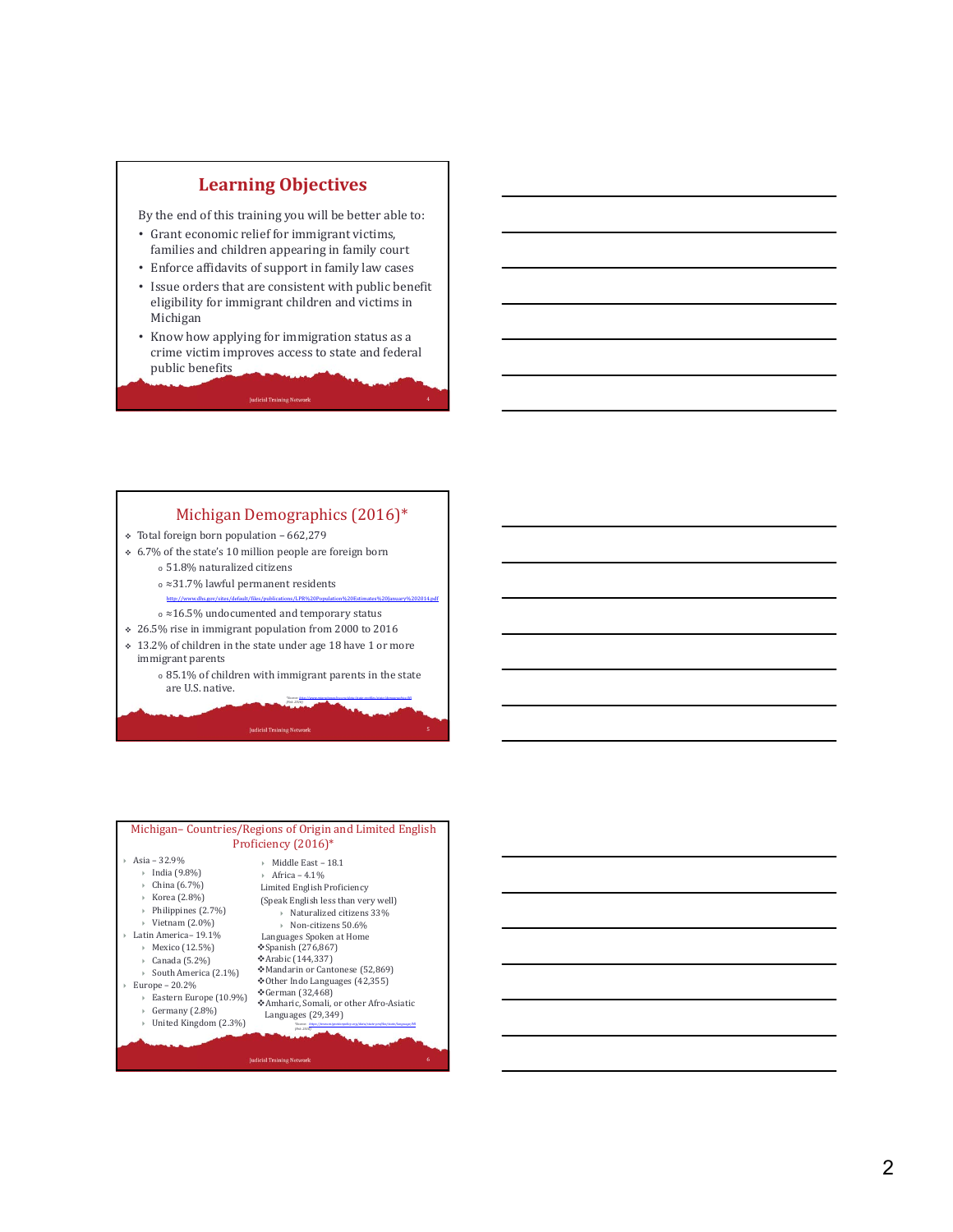#### Small group activity: Scenario

Sam, a U.S. citizen, met and began living with Herminia while working for a U.S. company in Ecuador. Sam's abuse began in 2002 when Herminia was pregnant with their first child, Ana, and has continued to date. Sam and Herminia married in 2006 after their second child, Clarisa, was born. In 2007, Sam brought Herminia, Ana, and Clarisa with him when his company transferred to work in the U.S. After the move to the U.S. Sam's physical abuse of Herminia escalated occurring at least weekly. In 2014, when Hermenia became pregnant again, Sam began sexually assaulting Ana. During this same time, Sam quit his job and began working for a business run by his cousin. Herminia cares for the parties three children Miguel (3), Clarisa (12) & Ana (16).

## Small Group Discussion:

- Sam and Herminia have separated
- Herminia is living in the house with the children and is seeking a protection order and is filing for divorce.
- What type of economic relief or assistance would Herminia and the children need?

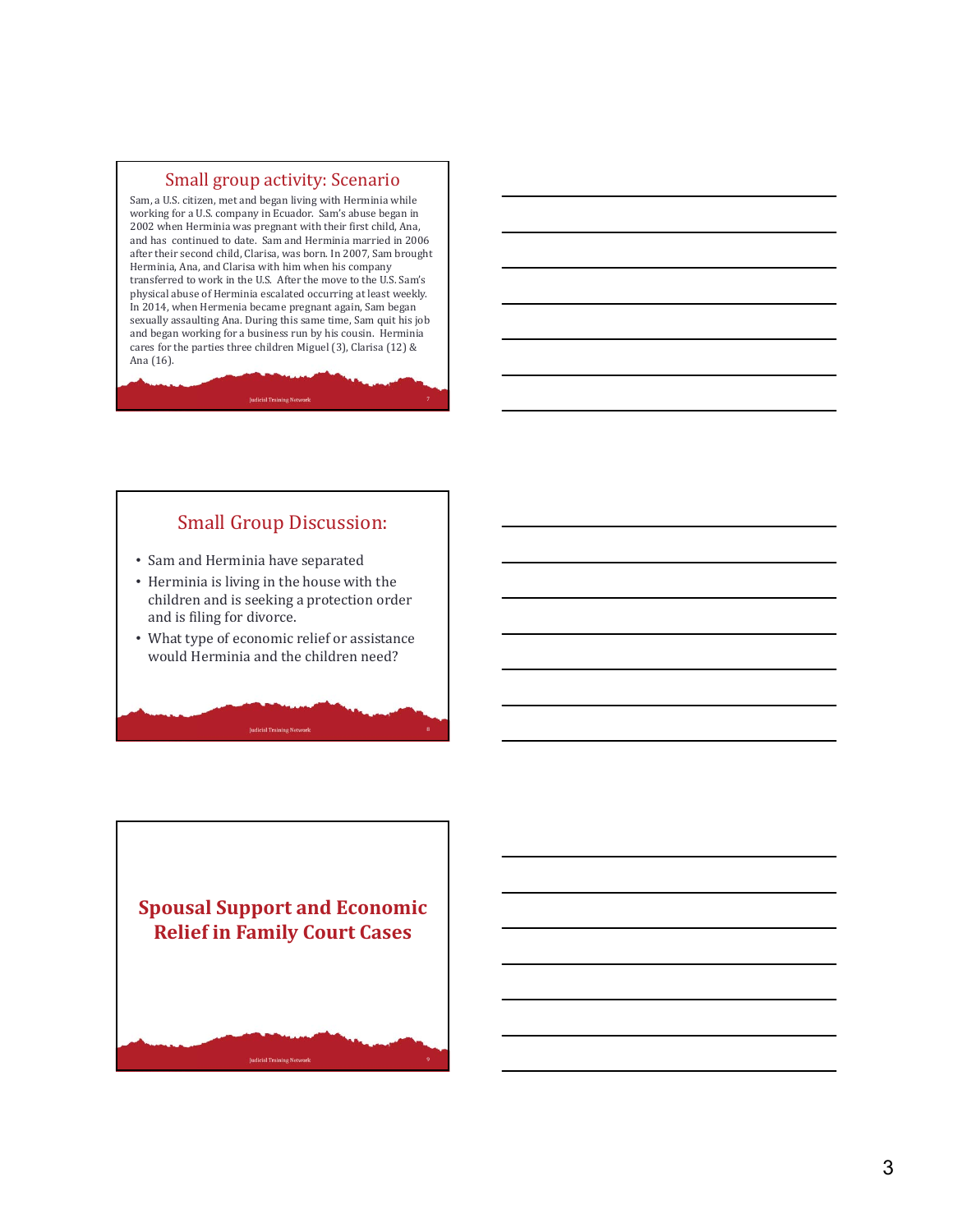#### **Background**

- Spousal control over filing for immigration relief
	- Work authorization – Drivers' licenses
- Many forms of visas do not allow spouses and children of visa holders to work in the United States
	- Employment visas (H)
	- Student visas (F)
	- Diplomatic visas (A)
	- International organizations (G)
	- Investor visas (E)
- Immigrant victims have limited access to the public benefits safety net

## Large Group Discussion Sam and Herminia Scenario

- Assume this additional fact:
- Before coming to the U.S. Sam filed immigration papers for Herminia and the children allowing them to legally enter the United States
- How might that affect options for economic relief for Herminia and the children?

**Judicial Training Network** 

## **Affidavits of Support**

- Under provisions introduced in the Illegal Immigration Reform and Immigrant Responsibility Act of 1996, each person who petitions for a family member to immigrate to the United States must execute a legally enforceable affidavit of support.
- 8 U.S.C.  $\S 1182(a)(4)(C)(ii)$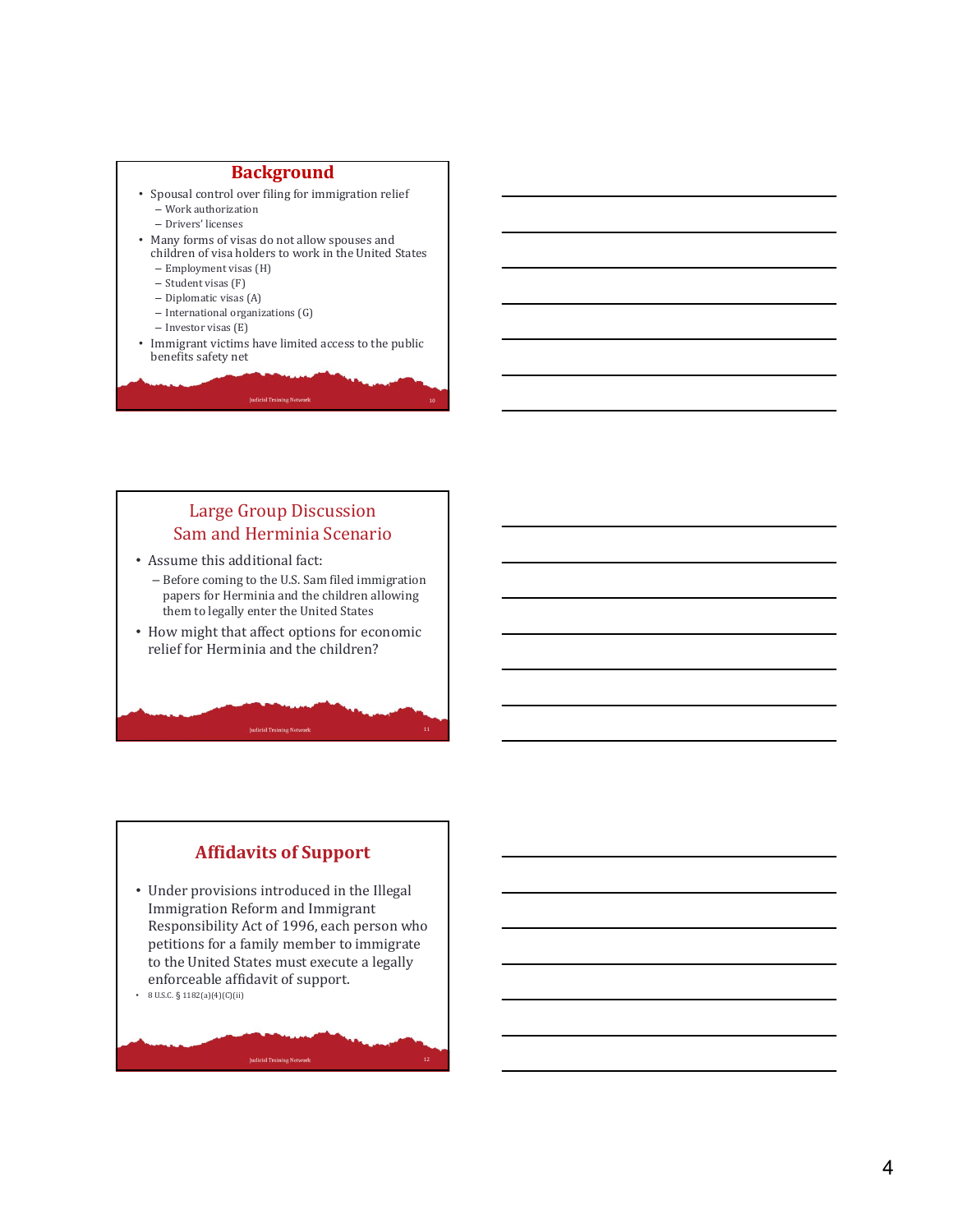

## **Evidence in Affidavit of Support**

- 3 years of tax returns
- Evidence of current employment – Including self-employment
- Proof of income sufficient to sustain the immigrant(s) being sponsored at or above 125% of poverty

**Judicial Training Network** 

# Who Is Required to Complete an Affidavit of Support

14

- Almost all immigrants who are applying to obtain lawful permanent residence through a family member must submit an Affidavit of Support.
- Citizen and Lawful permanent resident spouses submit an Affidavit of Support to the Department of Homeland Security in family based immigration cases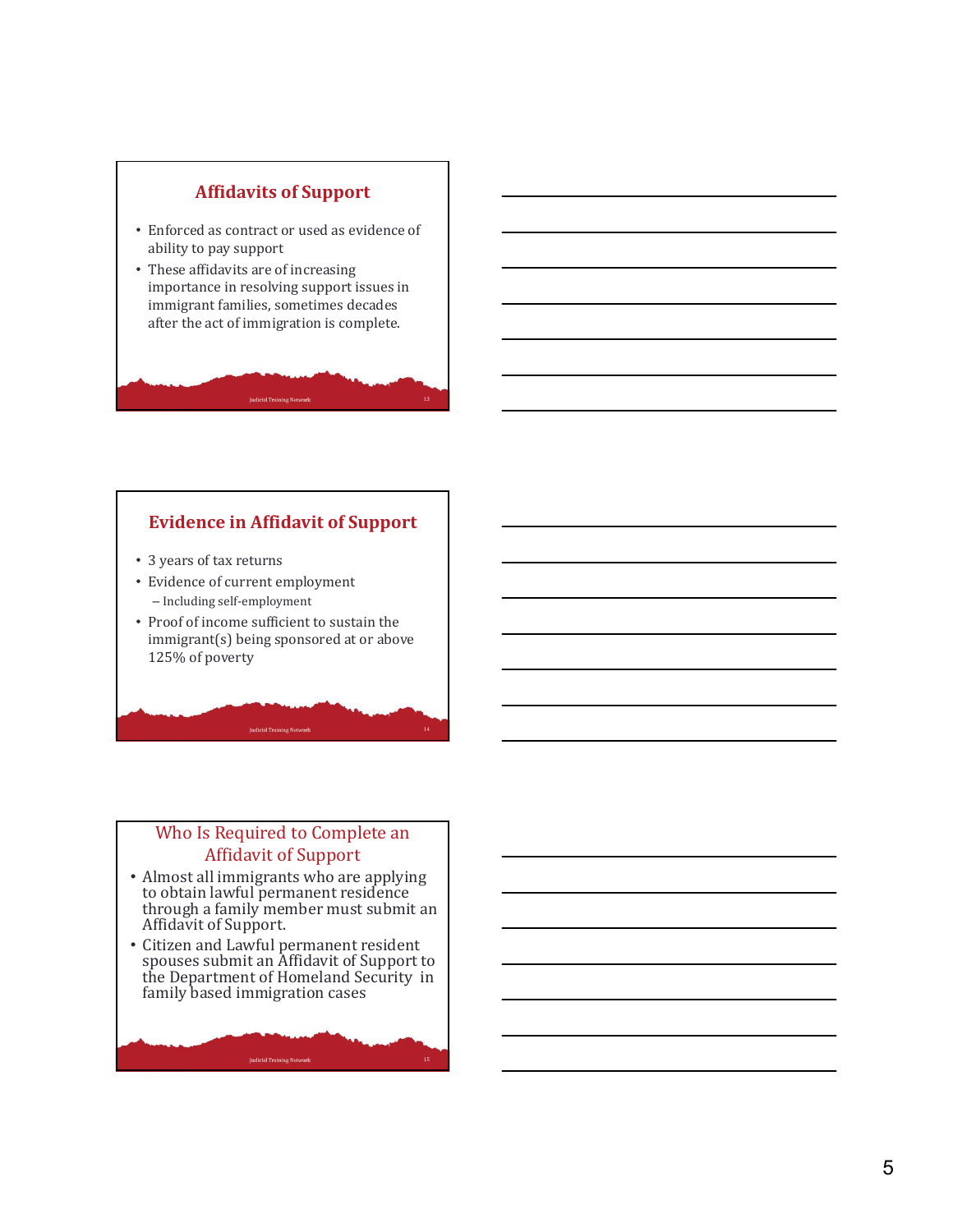#### In the Affidavit of Support Submitted to DHS the Signor Accepts the Responsibility:

- As a U.S. citizen or legal permanent resident for financially supporting the non-citizen relative and commits to preventing the immigrant family member from becoming a "public charge"
- "Public charge" is an immigration law term that describes someone who is or is likely to become primarily dependent on the government for income maintenance in the future

**Judicial Training Networ** 

#### Affidavit of Support: Duration and Enforceability

- Promise to support family member for up to 10 years
- This responsibility lasts until the non-citizen either:
	- Becomes a U.S. citizen = Naturalizes;
		- Credited with forty (40) hours of work under the Social Security Administration - INA §213A;
		- Ceases to hold the status of an alien lawfully admitted for permanent residence and departs the U.S.;
		- Obtains in removal proceedings a new grant of adjustment of status;
	- Dies
- Courts have relied on the Affidavit of Support to set spousal and child support obligations

**Judicial Training Network** 

# Enforceability of the Affidavit Support

- Courts have found the Affidavit of Support enforceable and have ordered support payments to a former spouse.
	- *See*, Shumye v. Felleke, 555 F.Supp.2d 1020(N.D. Cal.2008); Stump v. Stump, 2005 WL 2757329 (N.D. Ind. Oct. 25, 2005)
	- Kumar v. Kumar A145181 (Cal. App. Div. II, July 28, 2017)(enforceable and no duty to mitigate)
- As part of a family law property settlement, the sponsored immigrant may surrender his or her right to sue to enforce the Affidavit of Support. – 71 F.R. 35732, 35740 (June 21, 2006).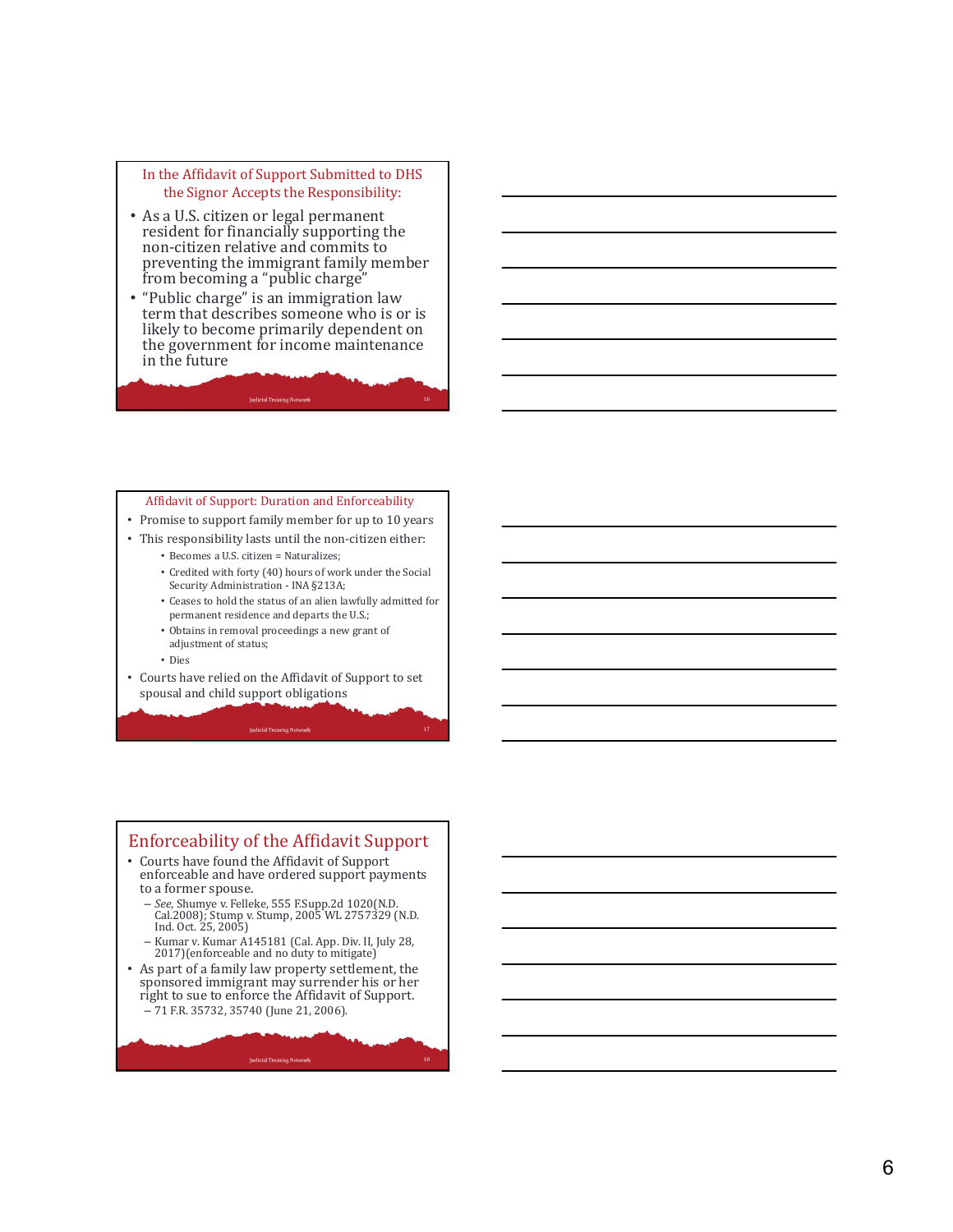





### **Child Support & Immigration: The Parent Paying Child Support**

- Payment of child support through the court provides a non-citizen parent with a history of child support payments
- This is helpful evidence of good moral character for immigration cases

- Cancellation of removal
- Naturalization
- Obtaining relief in immigration court • Can be used to show hardship to family members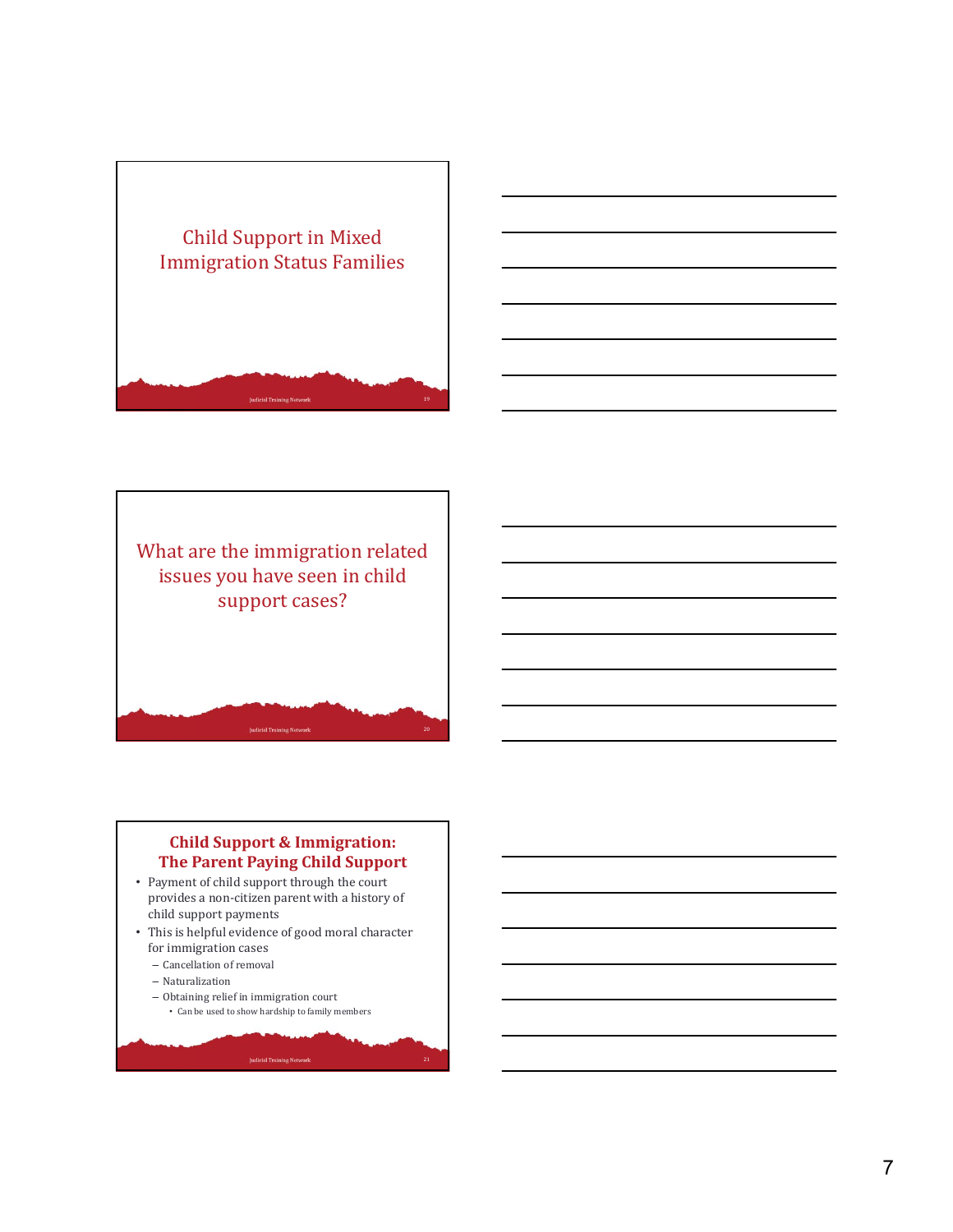### **Child Support & Immigration: The Parent Receiving Child Support**

- Provides a custodial immigrant parent with evidence of child support that can be used as income in when applying for lawful permanent residency
	- Avoids public charge
- Importance of court orders maintaining immigrant children on their non-custodial parent's health insurance policies

#### **Immigration Issues Arising in Child Support Cases**

- Lack of legal work authorization is not a valid defense to non-payment of child support
- Can order child support, but not a job search, of an undocumented non-custodial parent
- Can order non-custodial parent to obtain an ITIN and pay taxes
- Criminal convictions for willful failure to pay child support can be deportable theft/fraud related crimes of moral turpitude

**Judicial Training Network** 

# Importance of Wage Withholding

- Creates documented track record of payment
- Improves safety for immigrant victims
- Courts have found employers who willfully violate wage withholding orders liable to the custodial parent for the amount of child support ordered withheld.
	- State v Filipino, Conn. Super. LEXIS 266 (2000)
	- Belcher v Terry, 420 S.E.2d 909 (1992)
	- Child Support Recovery Srvs., Inc. ex rel S.C. v. Inn at the Waterfront, Inc., 7 P3d 63 ( Alas. 2000)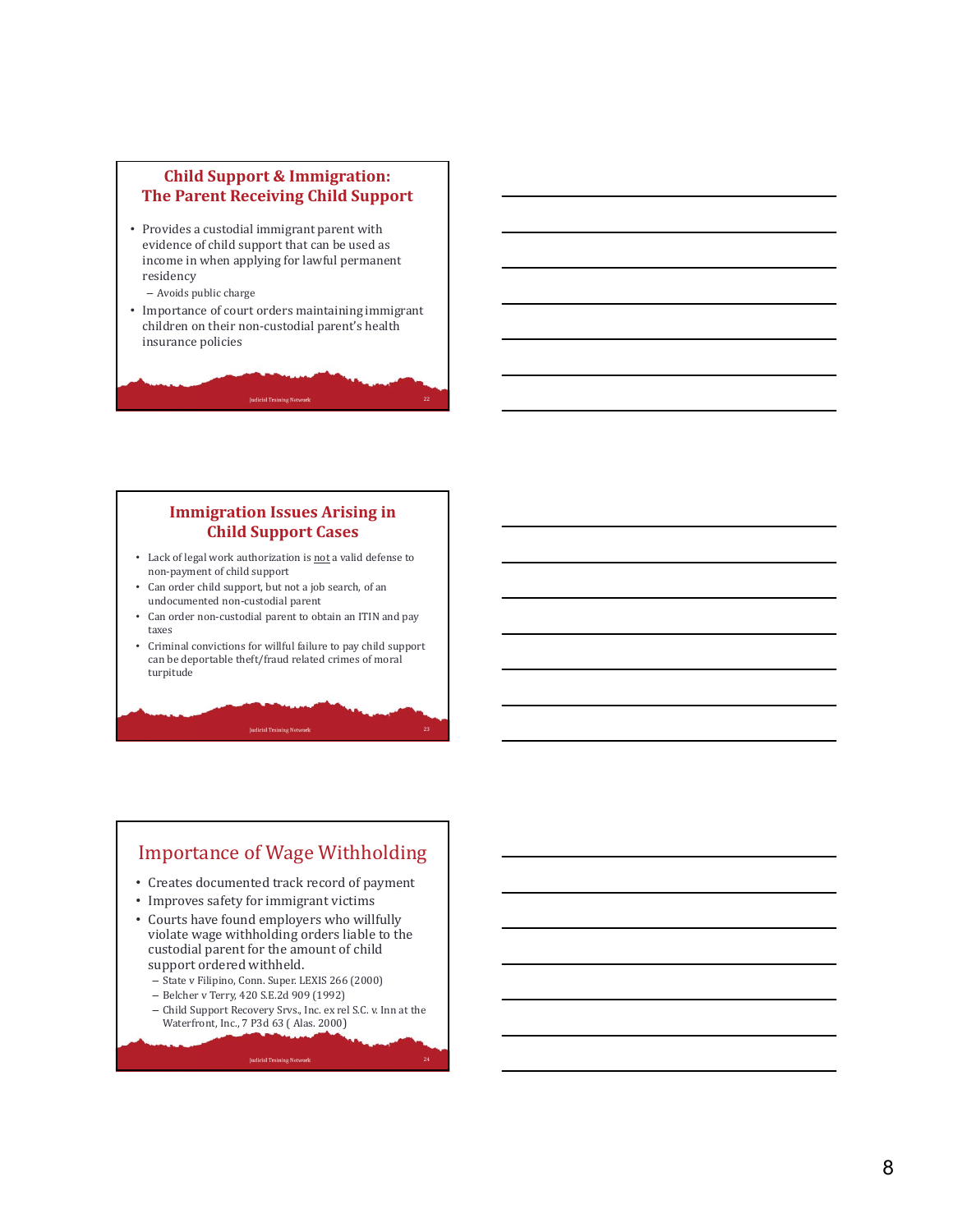



- Undocumented workers can be ordered to pay child support based on
	- Child Support Guidelines
	- Actual earnings
	- Employer's statements
	- Evidence of earning capacity
	- Attributed income (e.g. minimum wage, affidavit of support)
- Undocumented workers can pay state & federal taxes on income earned using an IRS issued

**Judicial Training Network** 

– Tax ID number (ITIN)

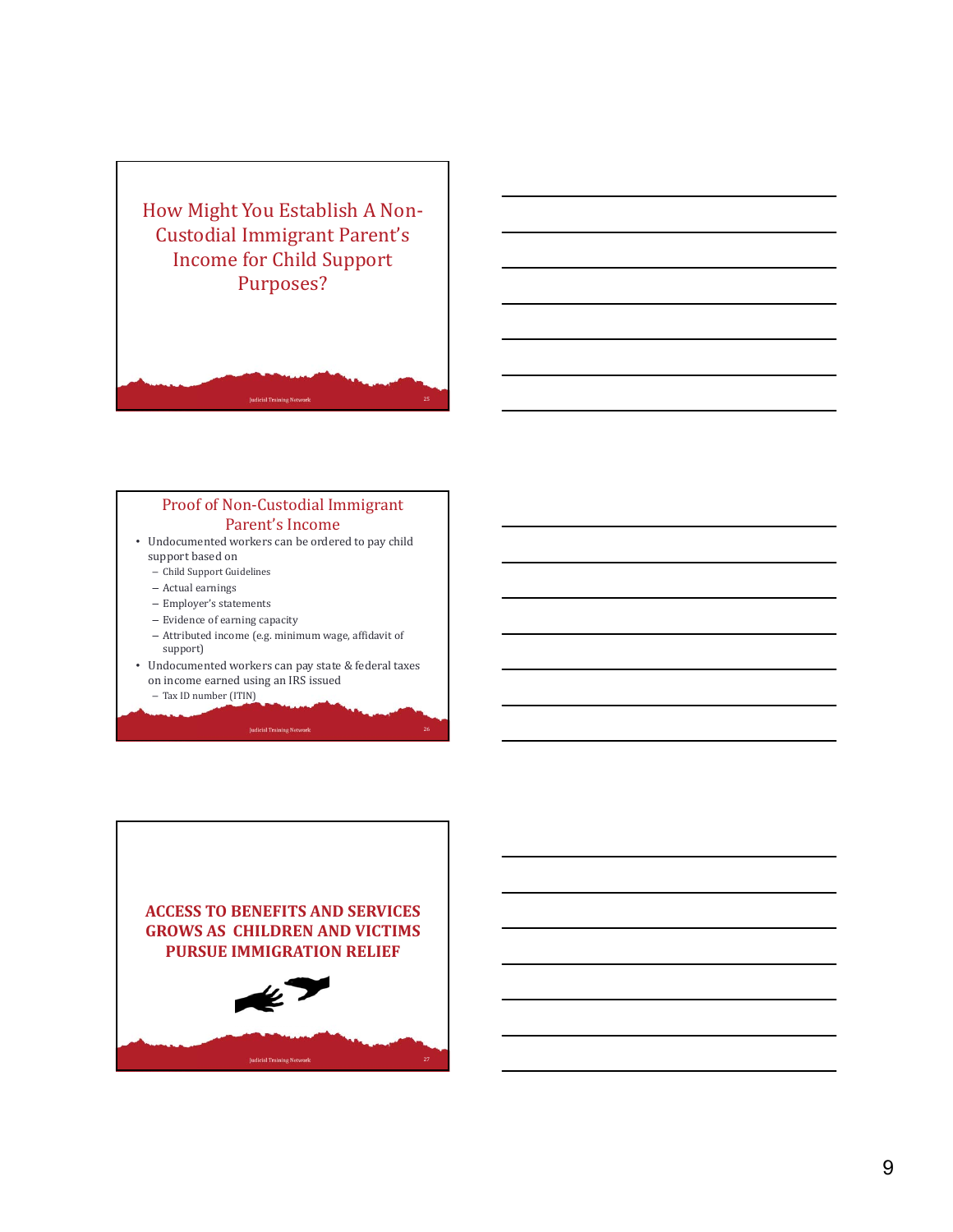



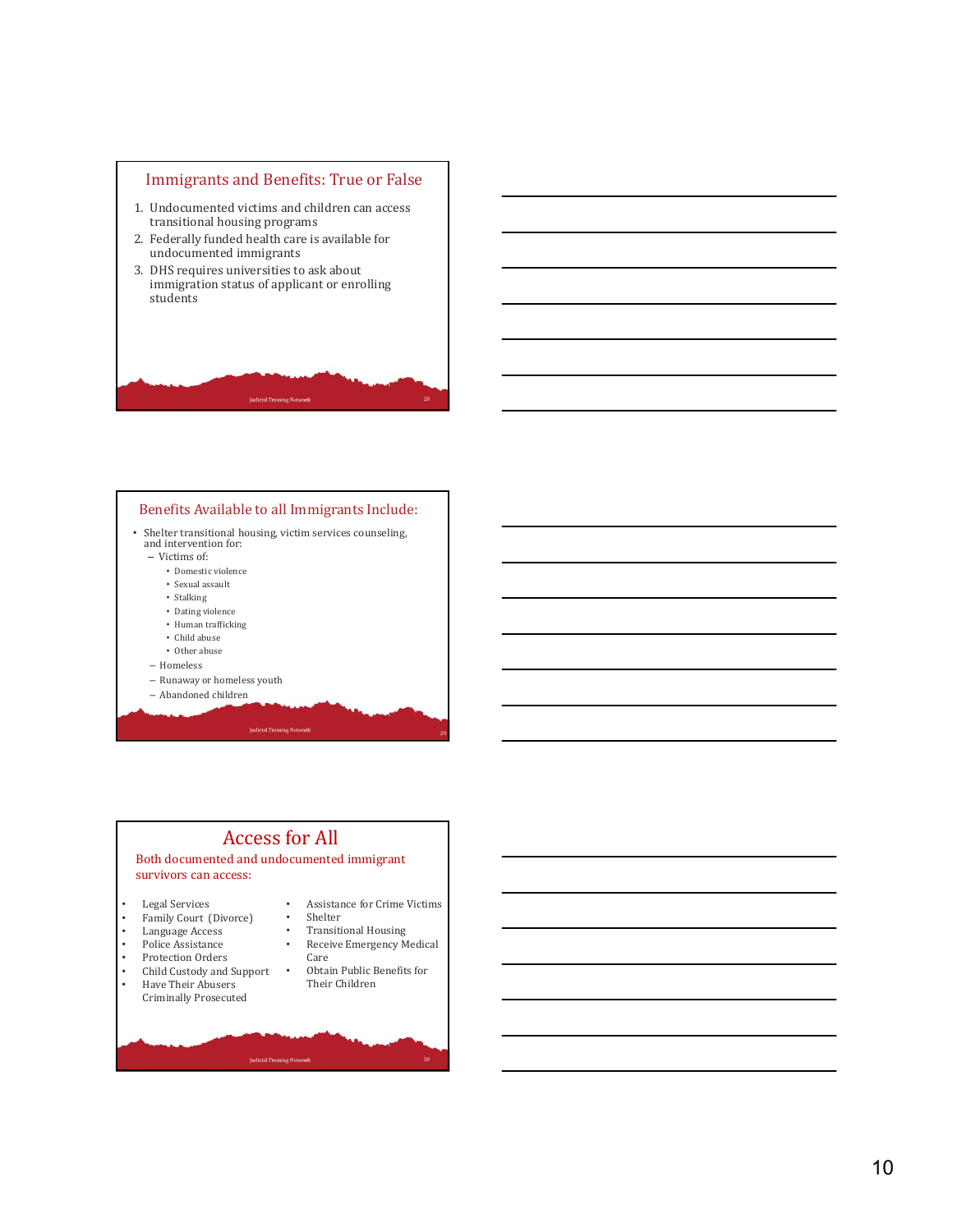

# Benefits Available to All Immigrants

- Crisis counseling and intervention
- Child and adult protection services
- Violence and abuse prevention
- Victim assistance
- Treatment of mental illness or substance
- abuse
- Help during adverse weather conditions
- Soup kitchens
- Community food banks
- Short-term shelter or housing assistance for the homeless, victims of domestic violence, or for runaway, abused, or abandoned children
- Nutrition programs for those requiring special assistance

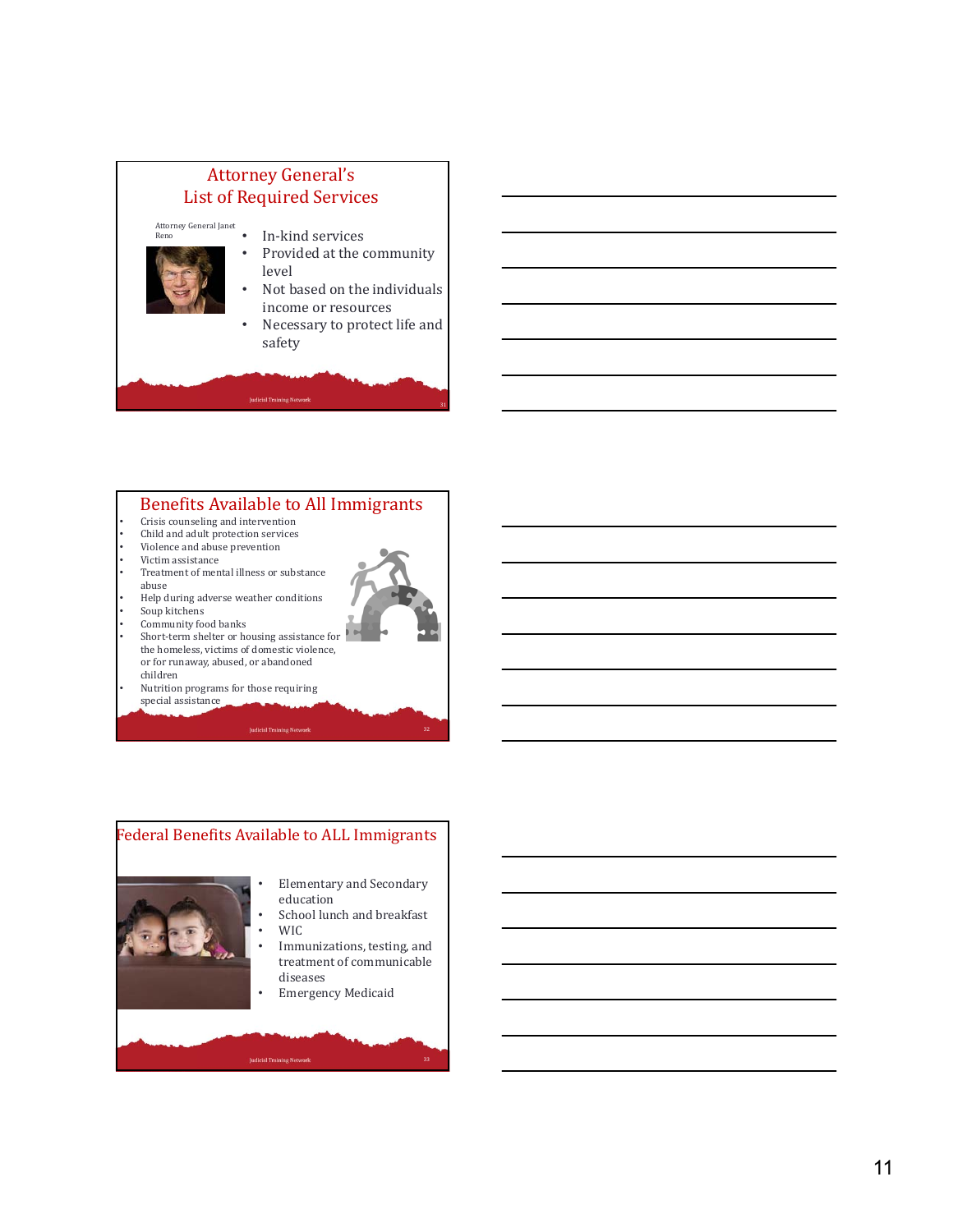

# **When children qualify and their parents do not:**

- If a child qualifies for benefits as a citizen or qualified immigrant the benefits granting agency may only ask questions about the child's eligibility
- No questions may be asked about the immigration status of the child's parent if the parent is not applying for additional benefits for themselves

**Judicial Training Network** 

**Immigrant Survivors' Legal Rights to Access Federal and State Funded Benefits**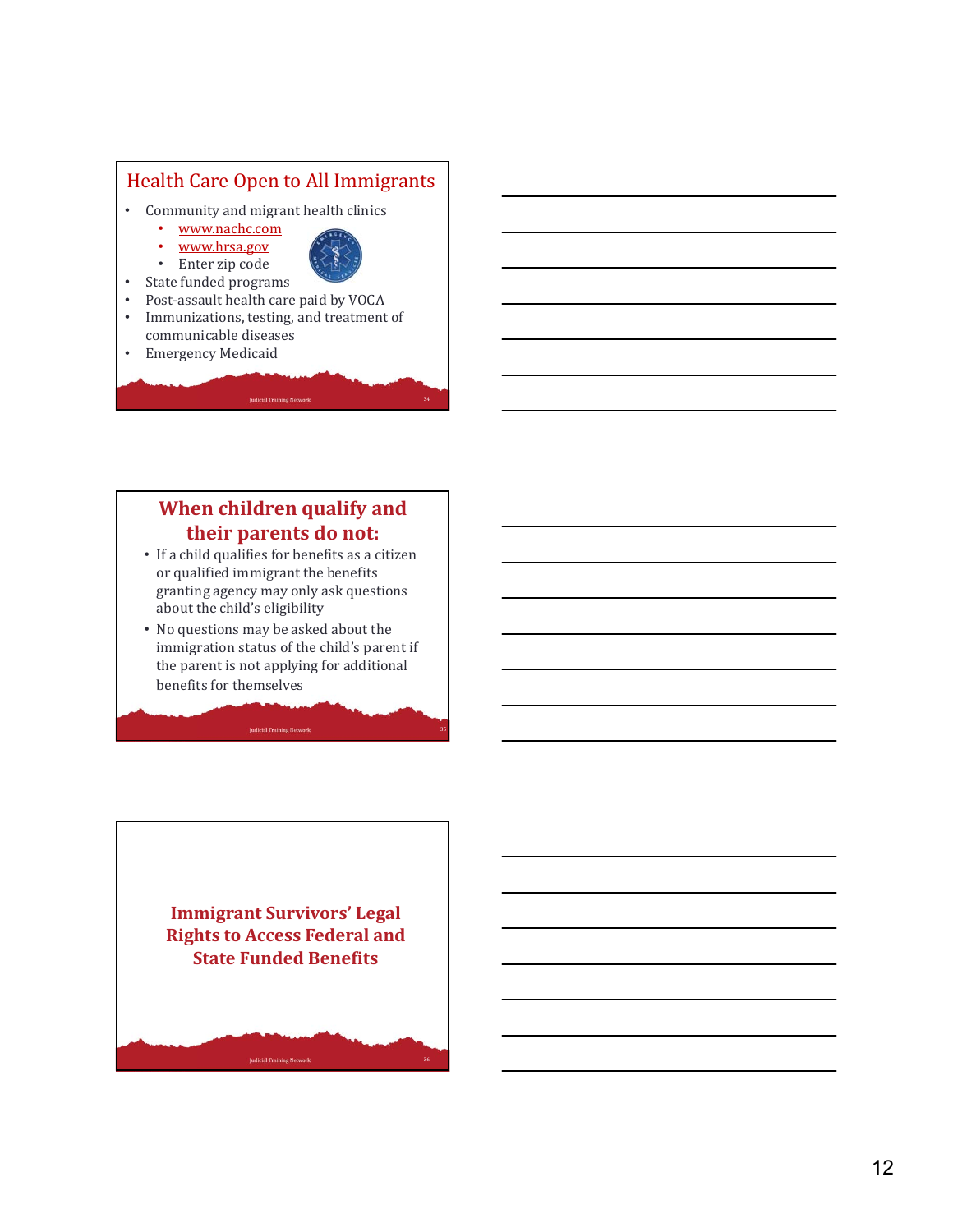



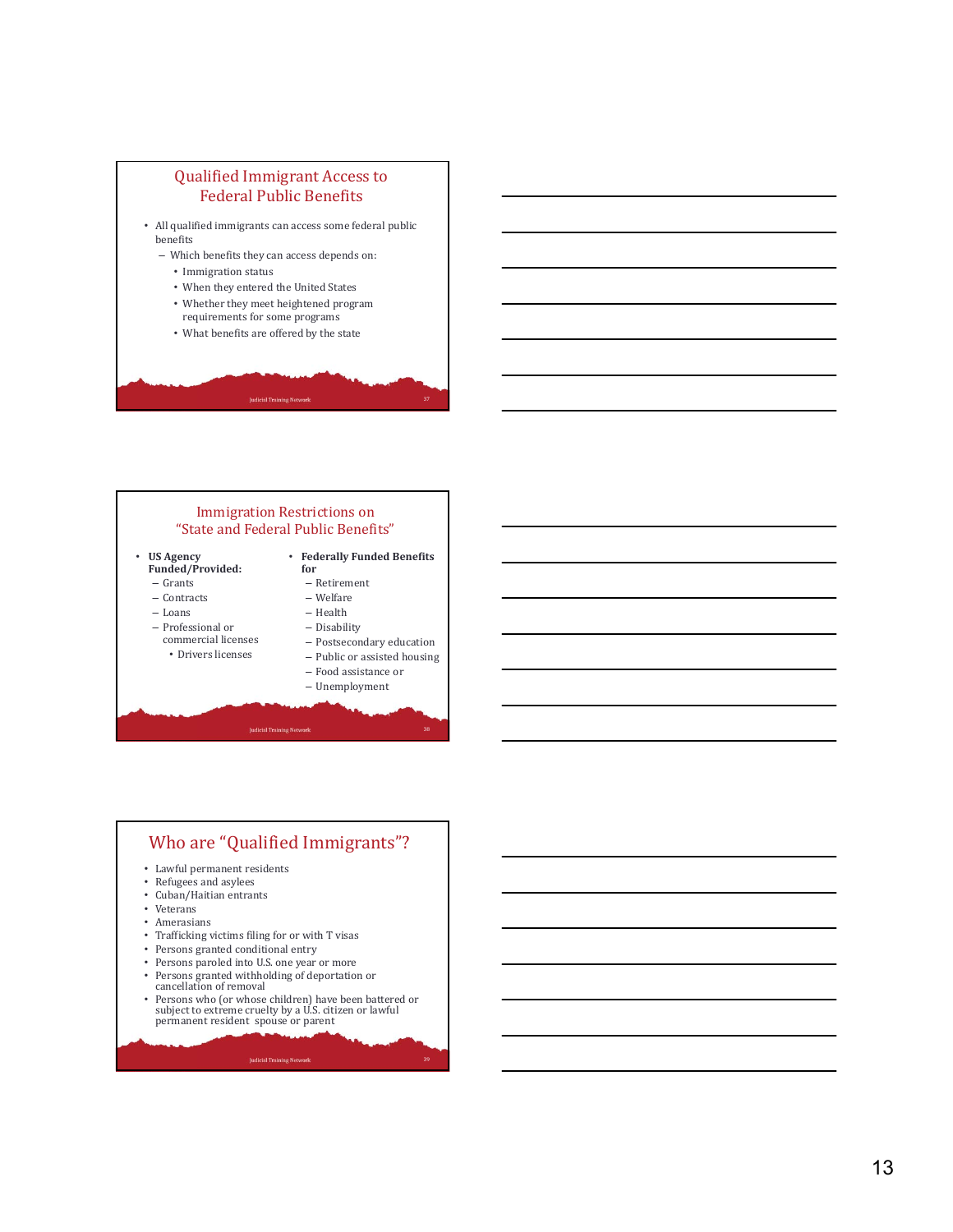#### Partial List of Federal Public Benefits/Community Programs Open to All "Qualified Immigrants"

- Public and assisted housing
- Supportive housing for the elderly or disabled
- Post-secondary educational grants & loans
- Access to most subsidized child care
- Receive payments for providing foster care
- Job opportunities for low income individuals
- Adoption assistance
- Low income and residential energy assistance programs
- Disability benefits
- Assistance to developmentally disabled • Social services block grant programs
	-

#### Immigration Relief Expands Benefits Access **VAWA self‐petition U visa** • Health care exchanges as lawfully present upon wait-list approval • Qualified Immigrant (2-3 months after filing) **Special Immigrant Juvenile** – Self-petitioner and children • Health care due to lawful<br>• Qualified Immigrant upon<br>• Qualified Immigrant upon<br>• permanent residency<br>**Deferred Action for Childhood Arrival**<br>**Deferred Action for Childhood Arrival Battered spouse waiver** • Qualified Immigrant **Continued Presence** • Benefits access like refugees • Need HHS certification **T visa** • No access to health care exchanges or subsidies • Benefits access like refugees (7 years) with HHS certification **Undocumented** • No federal public benefits • Qualified Immigrant with bona fide determination • Some states limited state benefits for victims **Judicial Training Network**

#### The Five Year Bar • Due to 1996 welfare reform, qualified immigrants, including battered immigrant women, that enter the United States after August 22, 1996 are ineligible for "federal means-tested public benefits" for the first five years of holding qualified status. • Certain immigrants are not subject to the five year bar including: – Refugees, – Asylees – Amerasian immigrants – Cuban/Haitian entrants, – Immigrants granted withholding of deportation – Victims of severe forms of human trafficking

- -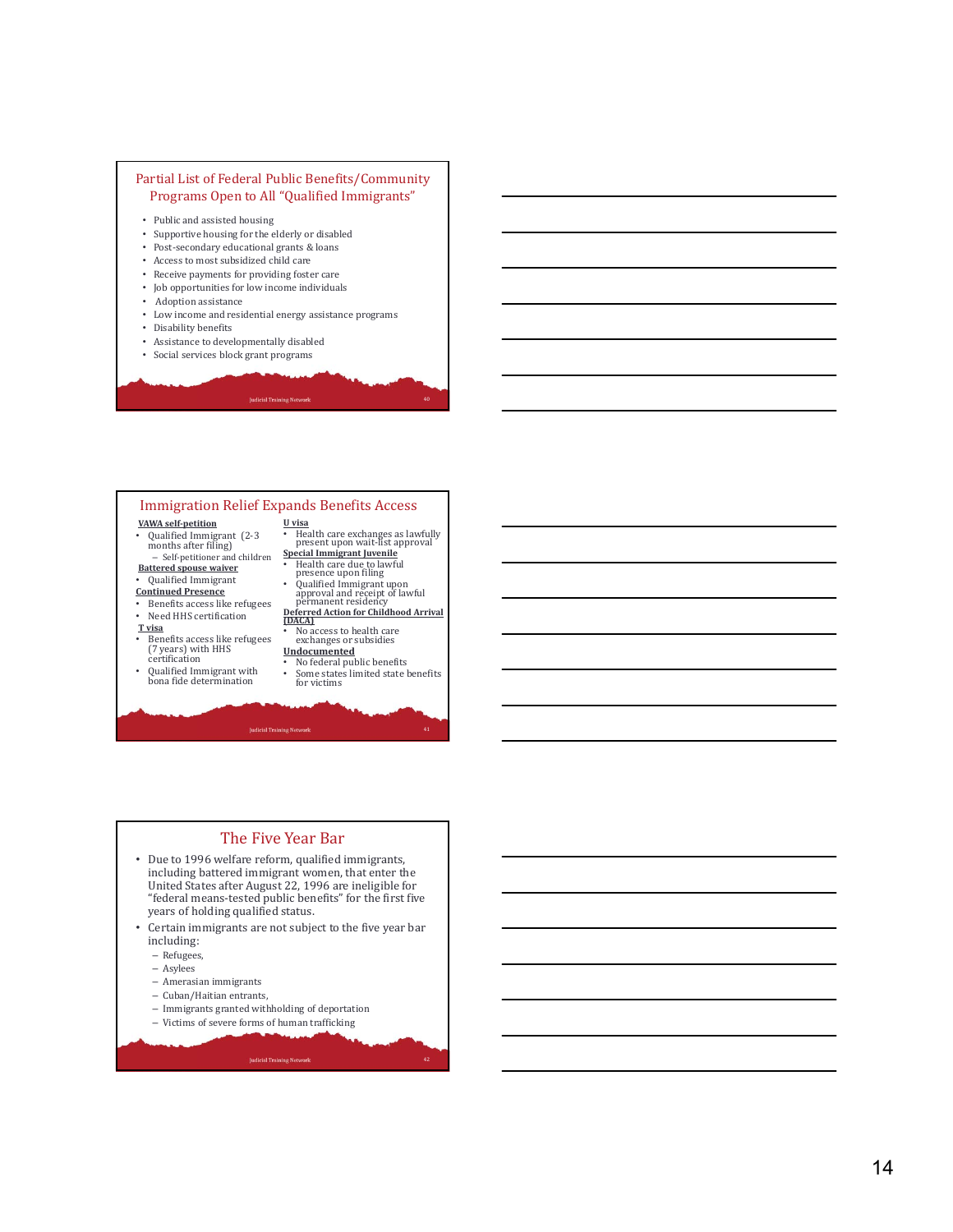

#### Benefits in Michigan

• Health Care

- Exchanges: VAWA, CP, T visa, U visa waitlist, SIJS applicants
- CHIP: T visa; CP; 5 year bar for VAWAs, SIJS, LPRs; prenatal care open without restriction
- Full scope adult Medicaid: T visa; CP; 5 year bar for VAWAs, SIJS, LPRs; prenatal care open without restriction
- SSI (most limited): CP, T visa
	- VAWA & SIJS LPRs (5 year bar+ 40 quarters work)
- Driver's License
	- Federally recognized upon receiving work authorization • VAWA approved, T visa bona fide, CP, U visa waitlist, SIJS – LPRs, DACA

44

45



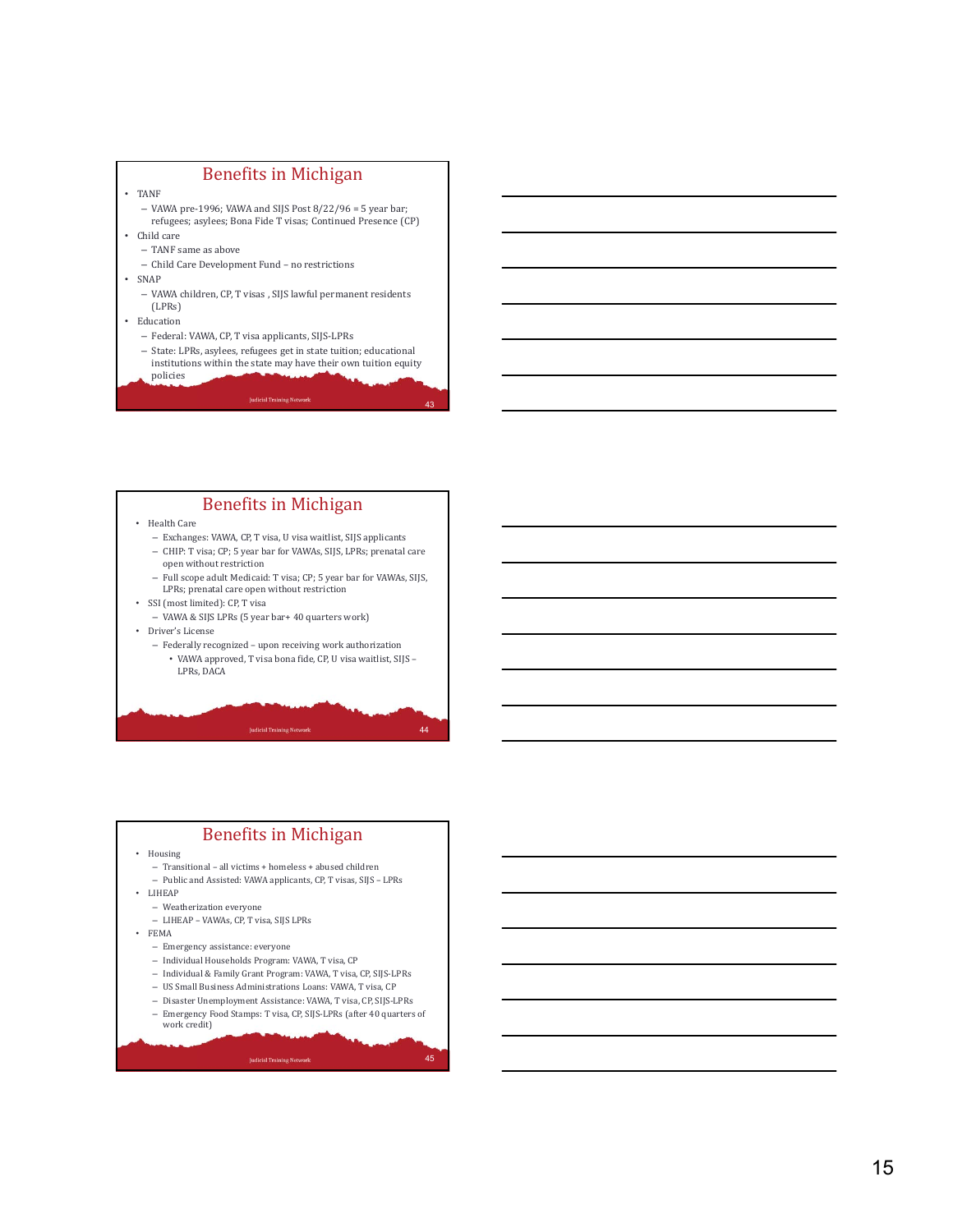# Small Group Discussion: Sam and Herminia Scenario

- Fact: Sam did not filed immigration papers for Herminia or the children
	- –What forms of immigration relief do Herminia and the children qualify for?
	- –How does immigration status affect access to benefits?